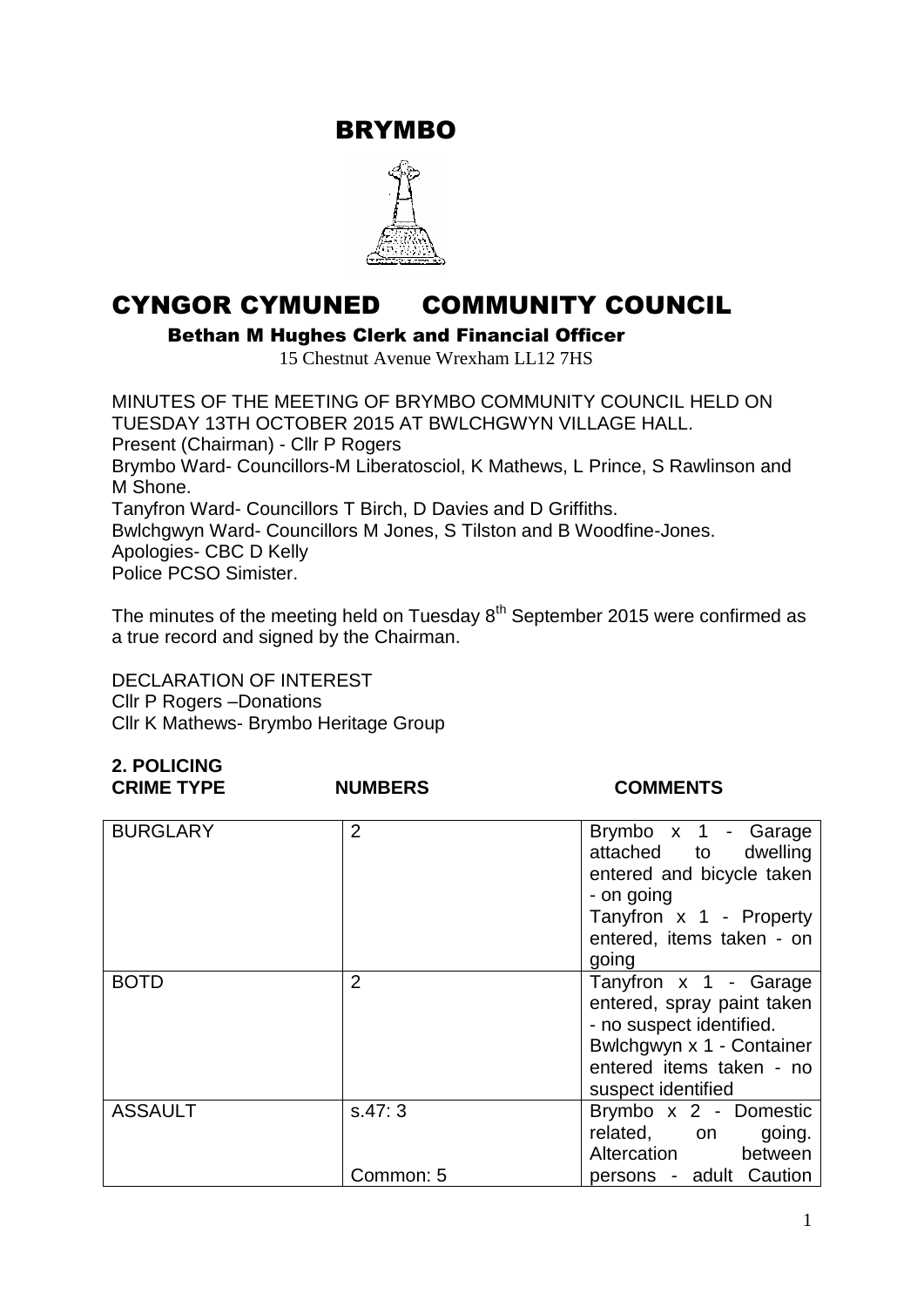|                                                          |                                  | issued.<br>Bwlchgwyn x 1 - 1 person<br>charge youth<br>related,<br>related<br>Common<br>to<br><b>Assaults</b><br>Brymbo x 2 - Between                                                                                                                |
|----------------------------------------------------------|----------------------------------|------------------------------------------------------------------------------------------------------------------------------------------------------------------------------------------------------------------------------------------------------|
|                                                          |                                  | adults on-going, Between<br>youths - on going<br>Tanyfron x 1 - Domestic<br>related<br>Bwlchgwyn x 2 - Person<br>charged youth related,<br>incidents related.                                                                                        |
| <b>TFMV</b>                                              | $\overline{2}$                   | Fire<br>Tanyfron x 2 -<br>extinguisher taken<br>from<br>HGV vehicle and set off -<br>on going. Item taken from<br>vehicle - case filed lack of<br>evidence. Both incidents<br>related.                                                               |
| <b>TOMV</b>                                              | $\mathbf{1}$                     | Bwlchgwyn - vehicle found<br>abandoned in area, taken<br>from Wrexham town.                                                                                                                                                                          |
| <b>THEFT</b>                                             | $\overline{2}$<br>Shoplifting: 1 | Brymbo X 1 - complaint<br>withdrawn<br>Bwlchgwyn x 1 - persons<br>distrubed attempted theft<br>of oil - nothing taken<br>Tanyfron X 1 - suspect<br>identified, on going                                                                              |
| <b>ROBBERY</b><br><b>CRIMINAL DAMAGE</b><br><b>ARSON</b> | $\overline{2}$                   | Tanyfron X 2 - window and<br>van spraypainted<br>$\sim$ $-$<br>on<br>going, incidents related                                                                                                                                                        |
| <b>DRUGS</b>                                             |                                  |                                                                                                                                                                                                                                                      |
| <b>ASB</b>                                               | Personal: 2<br>Nusiance: 4       | Brymbo x 1 - dispute<br>regarding children - advice<br>only matter<br>Tanyfron x 1 - Youth -<br>advice only matter<br>Brymbo x 2 - Noise from<br>pub, noise/nusiance from<br>flat - on going<br>Tanyfron x 2 - Noisy party,<br>neighbour altercation |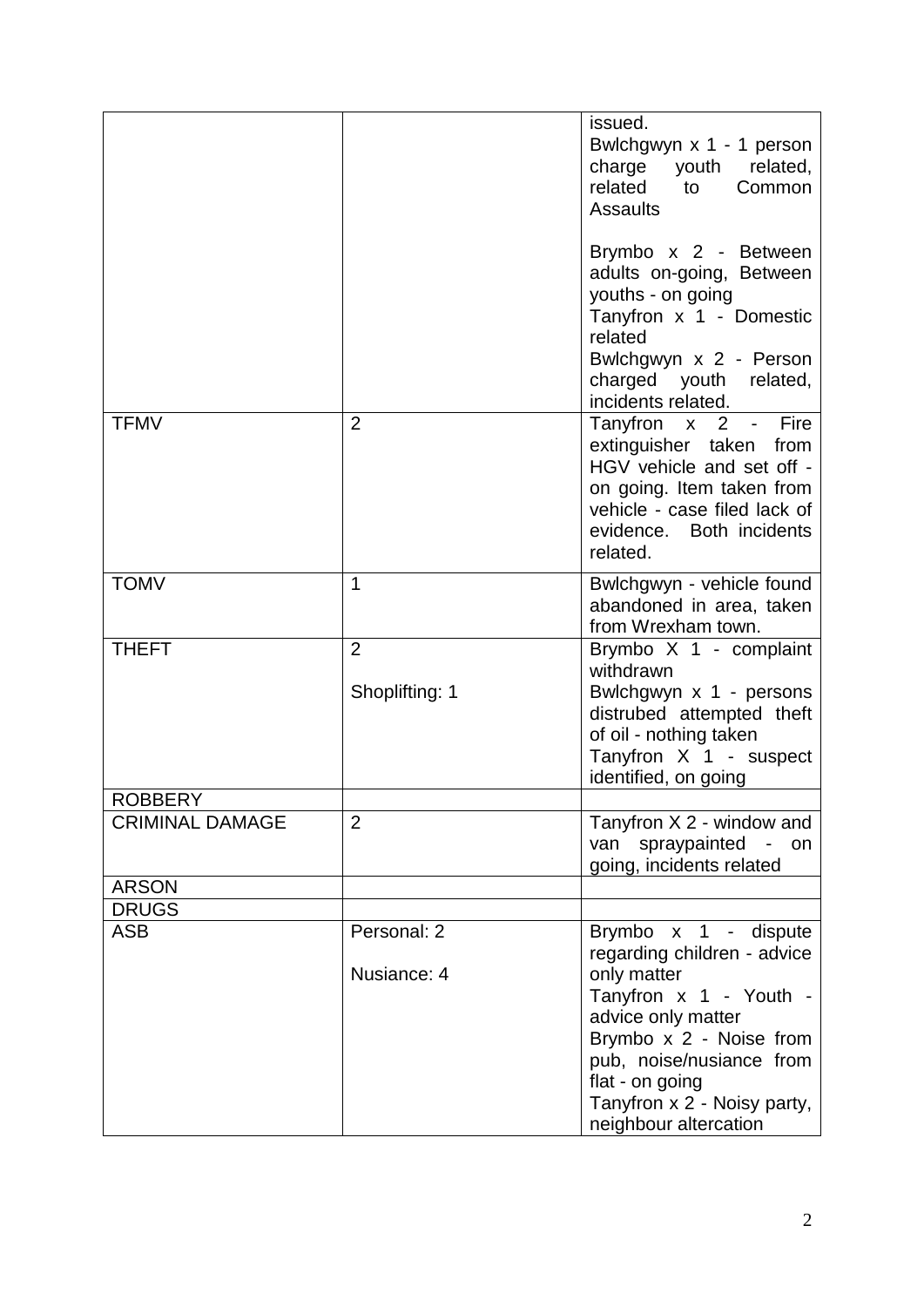# **3. COUNTY BOROUGH COUNCILLOR'S REPORTS**

Cllr Rogers told members that a grant was available from 'Together in Wrexham' of up to £5000.00 to any community group who wished to put forward an idea that would be supported by the CC. There was no set criteria for the funding and it was available for a limited time only.

Paths around the Blackie were to be cleared and made safe by WCBC. Cllr Rogers said that there had been complaints regarding the refusal of places for children attending Tanyfron School. As a result there had been an increase in class sizes and there were still places available in the juniors.

Cllr Kelly had given his apologies as he was attending a meeting held by WCBC that evening. In an e-mail to Cllr Rogers he said that proposals had been drawn up regarding the traffic problems on the A525. Cllr Woodfine-Jones said that a meeting had been held and proposals discussed by residents. The extension of the 20 mph along Brymbo Road and to the junction of the A525 with flashing signs at each end of the village had been discussed. Cllr Kelly said that the cost for this proposal would be approx. £25000.00 and a further £16000.00 for interactive signs on the old road. Dave Green of WCBC had told the residents that the cost for this was substantial however they could bid for funding from the Welsh Government. There were timescales for the bid - January 2016, for a decision to be made by April 2016. Cllr Woodfine-Jones said that this should be looked and a further meeting with residents was to be held later that week. Bwlchgwyn councillors would then come back and report to full Council. Cllr Kelly's e-mail gave figures regarding the traffic levels on the A525 and the old road. In one week approx. 12000 vehicles had passed through the village on the A525 whilst during one week in July approx.40000 vehicles had travelled on the old road.

# **4. ROADS**

Cllr Rogers said that discussions had been held on the future of Queens Road. Further consultations were to be had with the legal dept. before the proposals would go out for public consultation. There was a budget set aside for the financial year for this scheme. The proposal was to keep Queens Road closed and widen Station Road.

Cllr Griffiths said that the grids on Park Road needed clearing out as vegetation was growing through.

# **5. BUS SHELTER SERVICES AND STOPS**

Cllr Rogers said that he could confirm that the Arriva service 14 would still serve Tanyfron but not the Lodge.

Cllr Griffiths said that there were on-going issues with Arriva services in Tanyfron and that some drivers were refusing to pick up passengers and also when approaching an obstruction, the drivers were refusing to follow bus routes. This then resulted in passengers being stranded in bus stops. There also had been incidents where passengers were being asked to leave the buses and drivers were refusing to drive further along routes. Cllr Griffiths said the problem was worse on Park Road. Cllr Rogers said that residents had been consulted about placing yellow lines on Park Road however they had objected to this. Cllr Rogers said that there had been problems in Brymbo and that Arriva were supposed to stick to their routes or advise residents if there was any change. The Clerk would write to Arriva.

# **6. PLAYING FIELDS AND PLAYGROUNDS**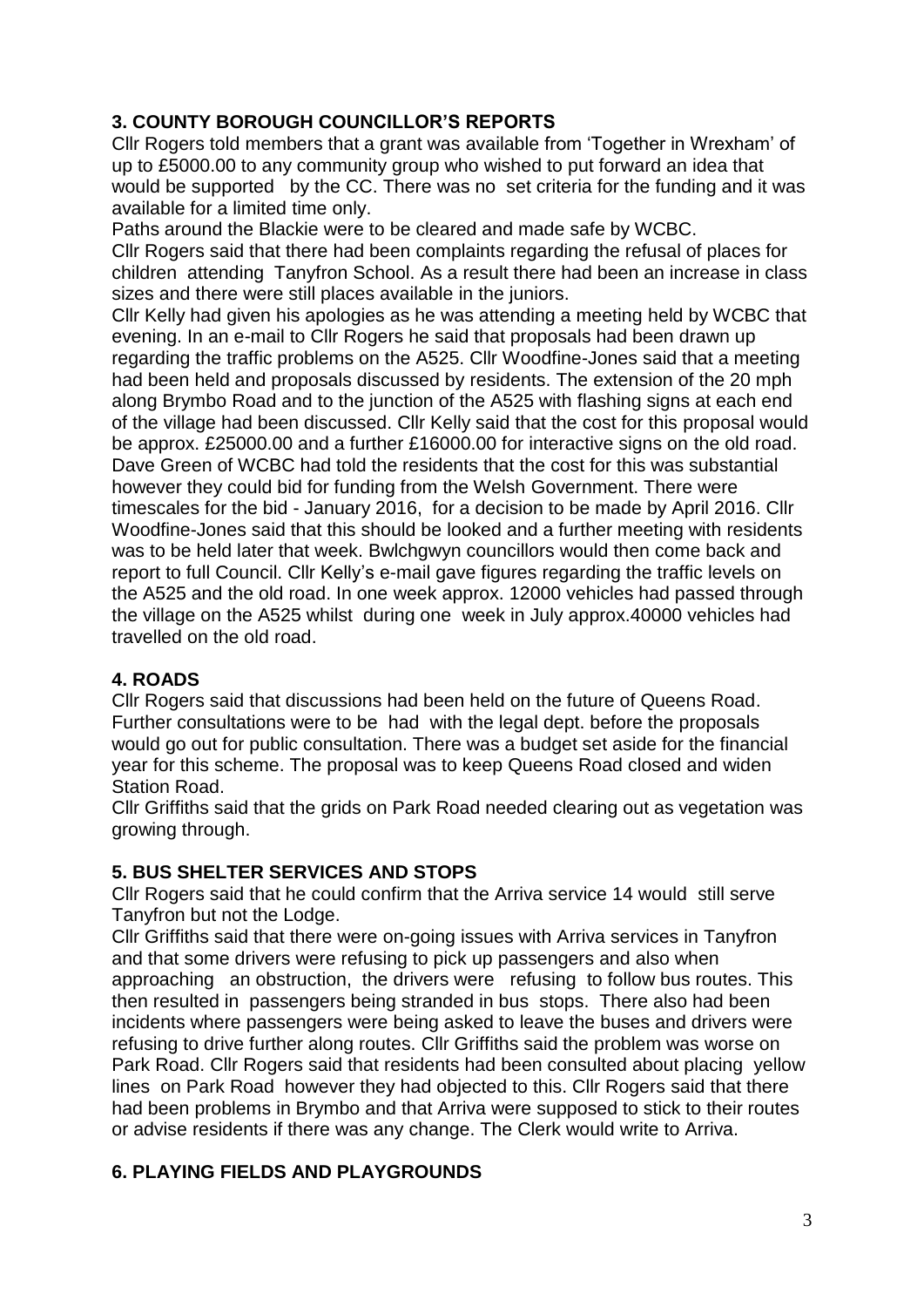No further information.

#### **7. FOOTPATHS/LIGHTING**

No further information.

#### **8. WAR MEMORIAL**

Cllr Mathews told members that he had been working with Broughton History Group and had discovered that 3 names should be added onto the War Memorial in Brymbo. All 3 servicemen were buried in St Mary's Brymbo. The Chairman said that he would make enquiries through the official channels to see what criteria should be met and this would enable the CC to resolve this.

### **9. PLANNING**

DEMOLITION OF EXISTING DINING ROOM AND ERECTION OF NEW SINGLE-STOREY DINING ROOM THE FIRS PEN Y GRAIG ROAD BRYMBO P/2015/0687 –Observations made

CONVERSION TO EQUESTRIAN USE REPLACEMENT OF EXISTING SHIPPON WITH NEW HAY BARN, ERECTION OF 2 NO. FIELD SHELTERS, PROVISION OF MENAGE AND CONVERSION OF EXISTING BARNS TO EQUESTRIAN AND ANCILLARY DOMESTIC TOP FARM PENTRE FRON ROAD COEDPOETH P/2015/0711-No observations made.

# **10. BRYMBO HERITAGE GROUP PRESENTATION.**

Gary Brown from BHG attended the meeting and gave a presentation on the future plans of the Heritage Group. A copy of the master plan was circulated to members before the meeting. (Copy attached). Mr Brown requested at the end of the presentation that the CC supported the Group in its future plans for the Heritage site. He said that funding was being sought for approx. 3.2 million from various organisations and requested that in the future BCC would be able to support the group financially. The Chairman told Mr Brown that the CC would consider all proposals put forward and requested that BHG submit any funding requests to the CC and these would be looked at by members. The CC could not agree in principle to any future financial requests as all documentation needed to be presented and discussed when plans had been formalised. The CC would also need to discuss any future schemes whilst monitoring closely its own budget.

# **11. BRYMBO VACANCIES**

There were two vacancies for the Brymbo Ward. The clerk requested that the vacancy notices be placed on the noticeboards in the 3 villages. If an election was not called after the 14 day period the co-option notices would then be placed.

# **12. DONATIONS**

The following donation/grant requests had been submitted with the required financial documentation:

# **St Mary's Church, Brymbo**.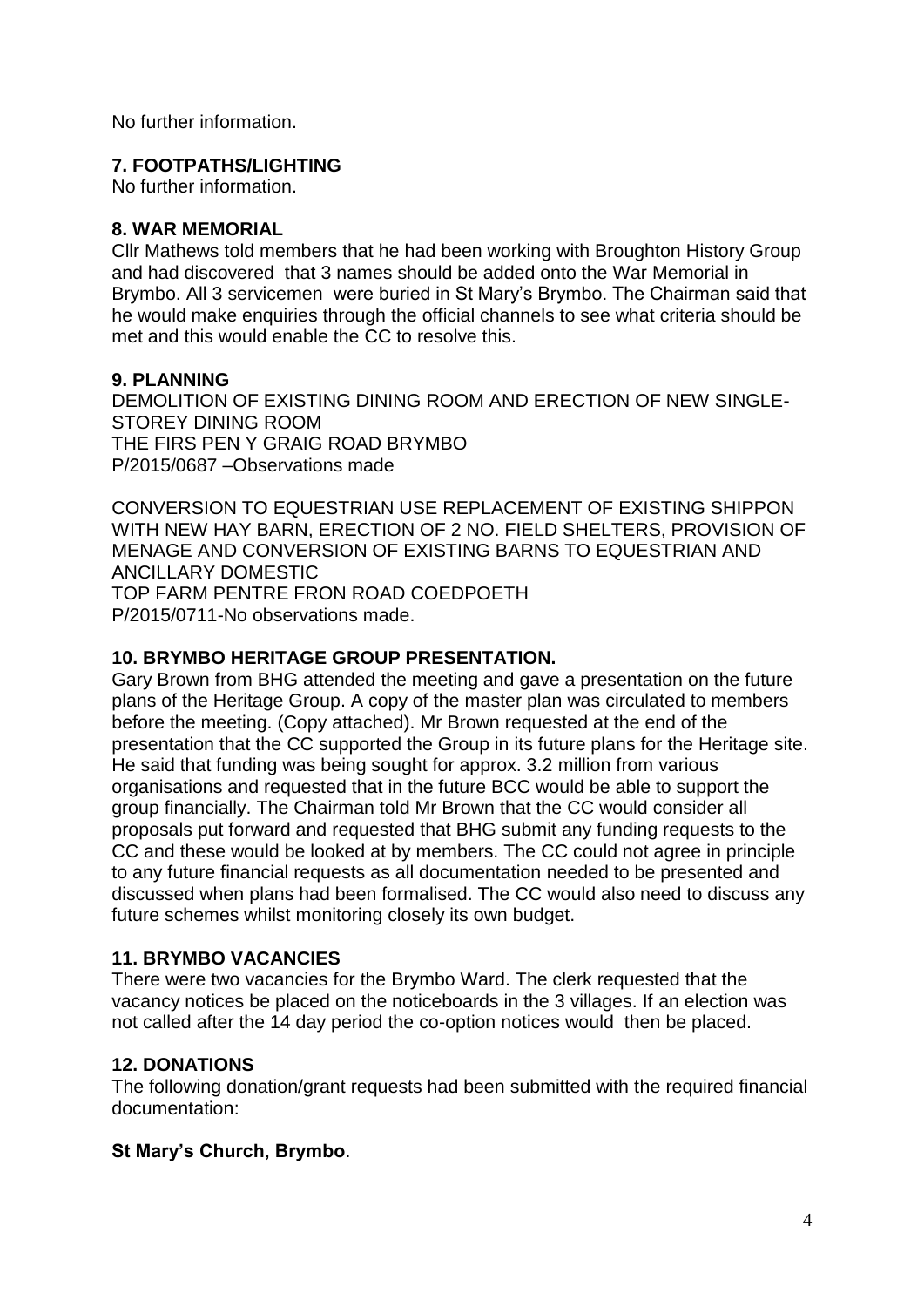A request for a grant of £1000.00+ had been submitted to help with the cost of the grass cutting.

Cllr Shone proposed that a £1000.00 grant be made. This was seconded by Cllr Woodfine-Jones. A vote was taken. There were 5 votes in favour and 6 against. Then motion was defeated. Cllr Birch said that the CC should help with a grant of some sorts. Cllr Liberatosciol proposed the sum of £500.00. This was seconded by Cllr Birch. A vote was taken. There were 9 votes in favour and 1 against. The motion was carried.

## **Brymbo Luncheon Club**

A grant had been requested to help finance the annual insurance of the minibus. The quote had been submitted. The request was for £700.00. Cllr Prince proposed that the sum of £700.00 be granted from Brymbo Environmental Fund. This was seconded by Cllr Jones. A vote was taken All were in favour.

#### **Brymbo Heritage Group**

A request had been submitted for a grant of £1500.00 towards the movement and mounting of a ladle. The approx. cost of the project was £3700.00. Two quotes had been presented. The first for £1150.00 & VAT and the second for £3880.00.An explanation for the balances in the accounts had been given and circulated to members. Cllr Shone told members that the ladle was the property of Brymbo Developments. It was to be placed on a roundabout in Brymbo.

Cllr Jones was concerned that the Group did not own the ladle or the land where it was to be sited. She therefore proposed that a grant of £1000.00 be made on the provision that BHG took ownership of the ladle and placed it on their asset register, and also that the site where it was to be placed, was either publicly owned or be adopted by WCBC and was subject to all permissions being granted. Cllr Shone seconded the proposal. A vote was taken. The motion was carried unanimously.

#### **Brymbo Play Association**

A request had been made by the Assoc. for a grant of up to £1000.00. The Assoc. we're working with WCBC on a grant application to enhance the open space and play facilities at Cheshire View. The group were hoping to raise £5000.00 which would enable them to drawdown greater funding to complete the project. The cost of the project was estimated at approx. £40000.00.

Cllr Shone proposed that the CC commit to a sum of £1000.00 on condition that further funding was secured. This was seconded by Cllr Birch. A vote was taken. All were in favour.

#### **13. CORRESPONDENCE**

SUSAN ELAN JONES/KEN SKATES ADVICE OF SURGERIES PLAY FOR WALES EXTERNAL AUDIT ARRANGEMENTS ANNUAL RETURNS 2015/16, 2016/17 AND 2018/19 BBC TRUST

#### **14. ACCOUNTS FOR PAYMENT**

2869 TONY CROFTS B/G WAR MEMORIAL 125.00 2870 ROYAL BRITISH LEGION 6 X WREATHS 111.00